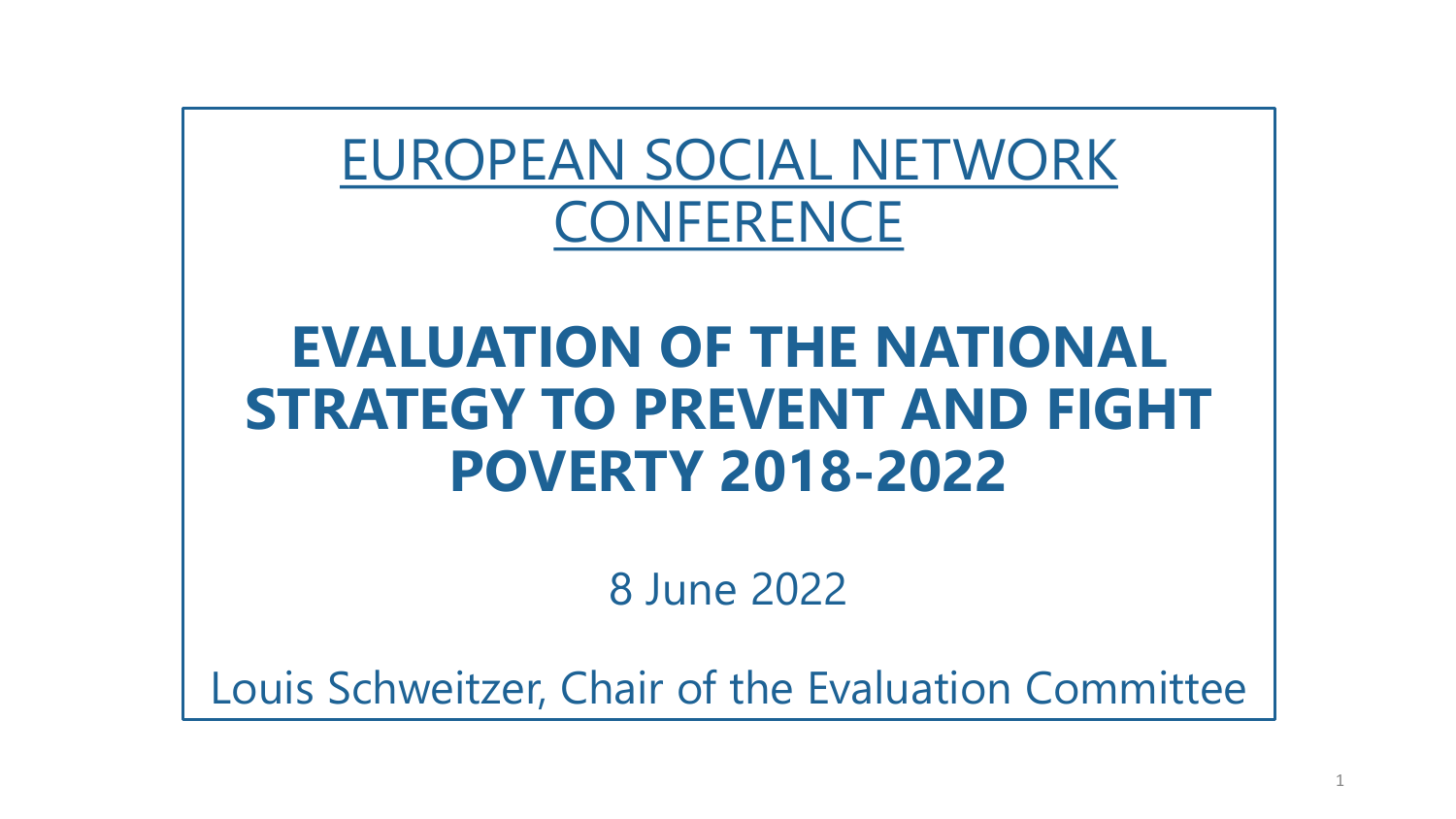### **Poverty in France**

- **In 2019**, France had a relatively low monetary poverty rate : **13.8%** in France *vs.* **16.7%** in the European Union. The monetary poverty threshold in France in 2019 was **958€**<sup>1</sup> per month for a single person.
- **Relatively few older people live below the monetary poverty threshold**.
	- In 2019, **10.3%** of people over 65 lived in poverty *vs.* **17.3%** in the EU.
- **However, some groups are particularly affected by poverty**.
	- In 2019, **17.9%** of children (under 18) lived in poverty *vs.* **18,9%** in the EU.
	- In 2019, **32.5%** of single-parents with dependant children lived in poverty *vs.* **31.5%** in the EU.
	- In 2019, **38.6%** of unemployed persons lived in poverty *vs.* **46.9%** in the EU.

2 *Sources : EU-SILC and INSEE*1 Purchasing Power Standard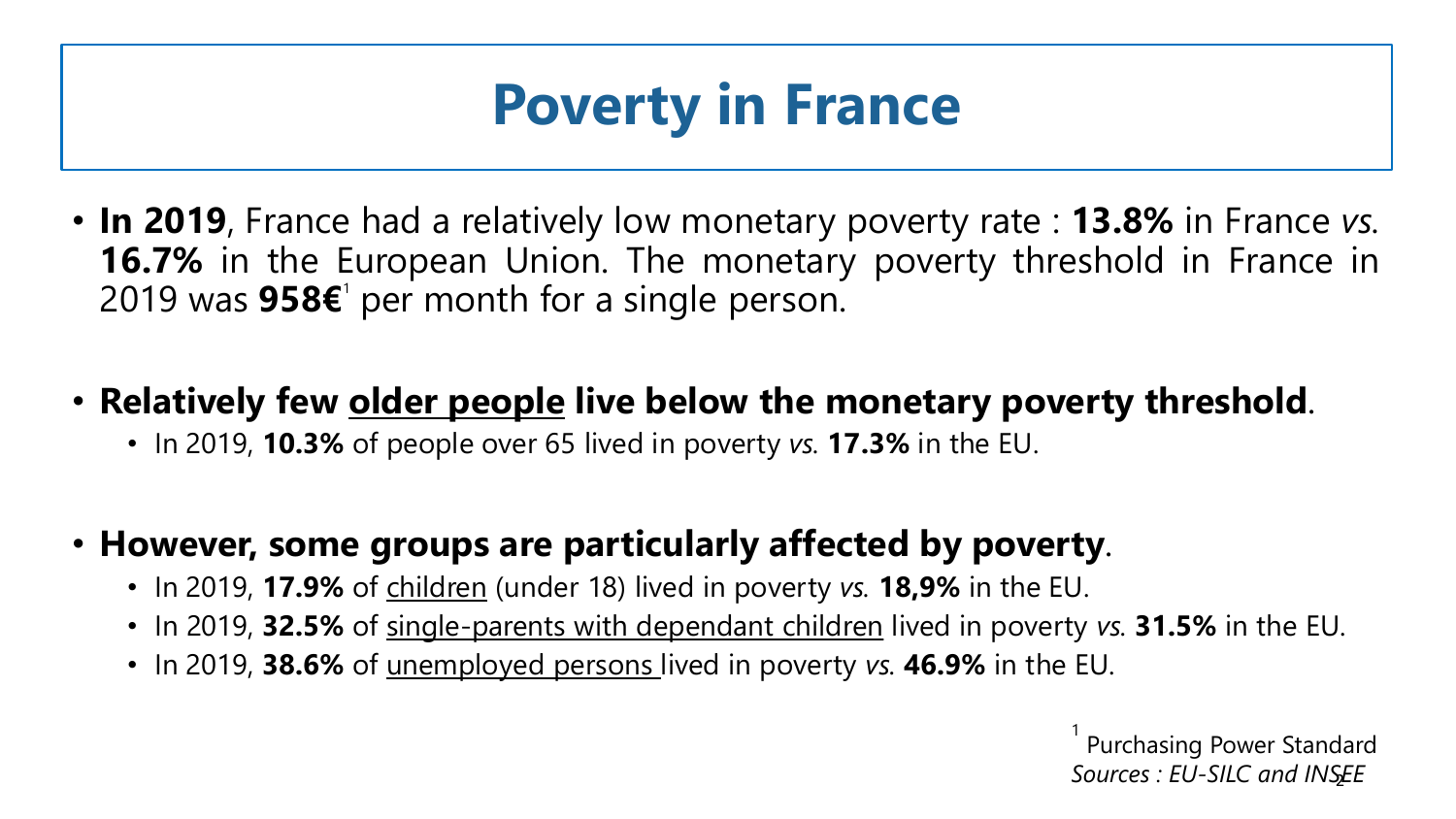### **The national strategy to prevent and fight poverty 2018-2022**

The strategy is based on two **main objectives:**

- To avoid the social reproduction of poverty
- 2. To enable people to escape poverty through the labour market
- **35 measures** have been identified by the Evaluation Committee**.**
- The strategy is **interdepartmental.**
- The implementation is **shared between national and local** governmental administrations.
- The strategy covers the years **2018 to 2022**. A **new strategy** is expected for the next five years.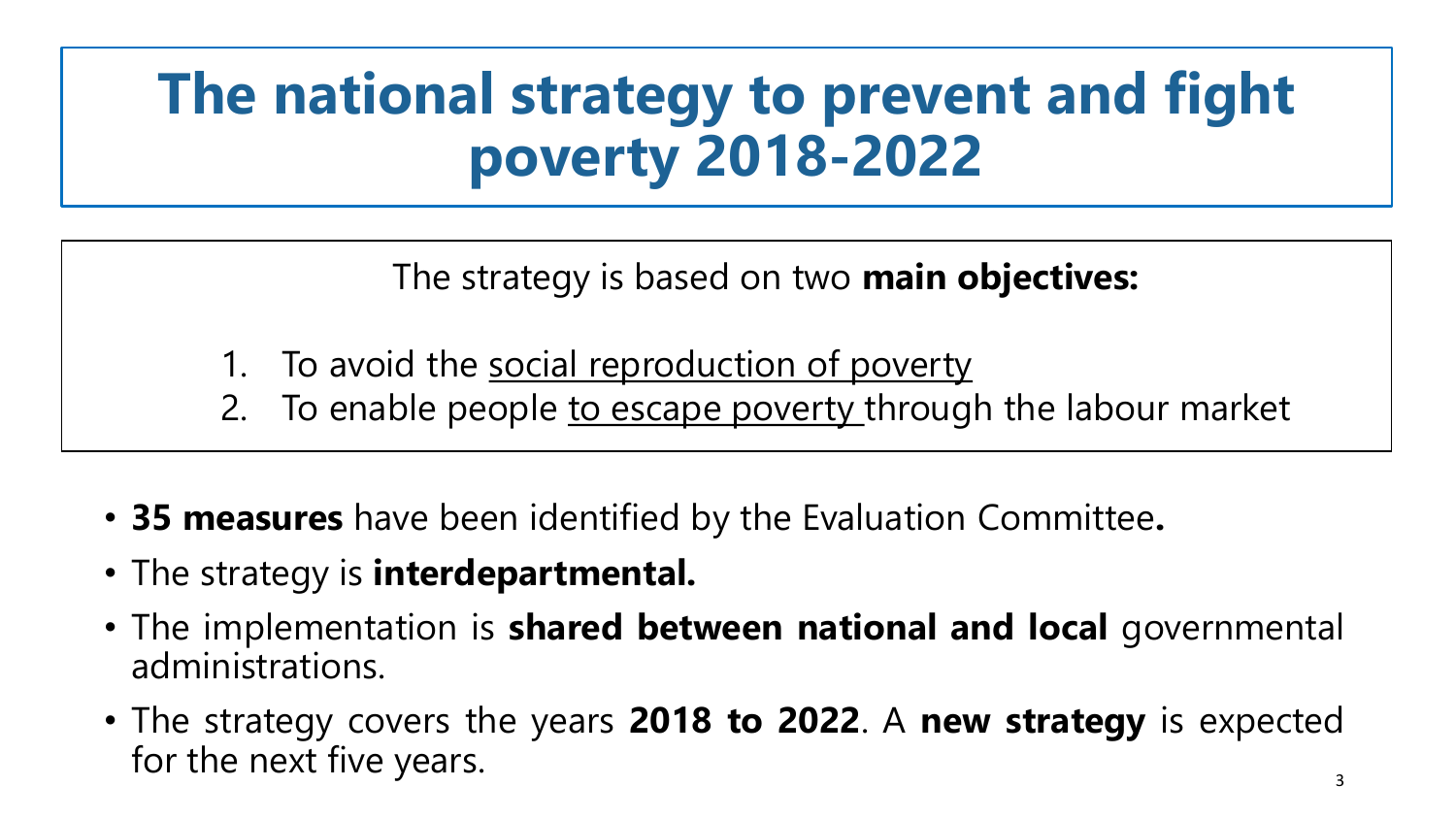# **Rethinking poverty : the very poor**

- **About 2 million people were very poor in France in 2018.**
	- **153,000** of them were homeless or living in a mobile home.
	- **24%** were living in the five overseas departments of France
- For people living in ordinary housing, being very poor is defined as **the combination of low income and severe material and social deprivation**. Their median standard of living is **57%** lower than the median standard of living of the French population.

=> An extra focus added by the **Evaluation Committee:** To leave no one in a situation of great poverty *Source : INSEE*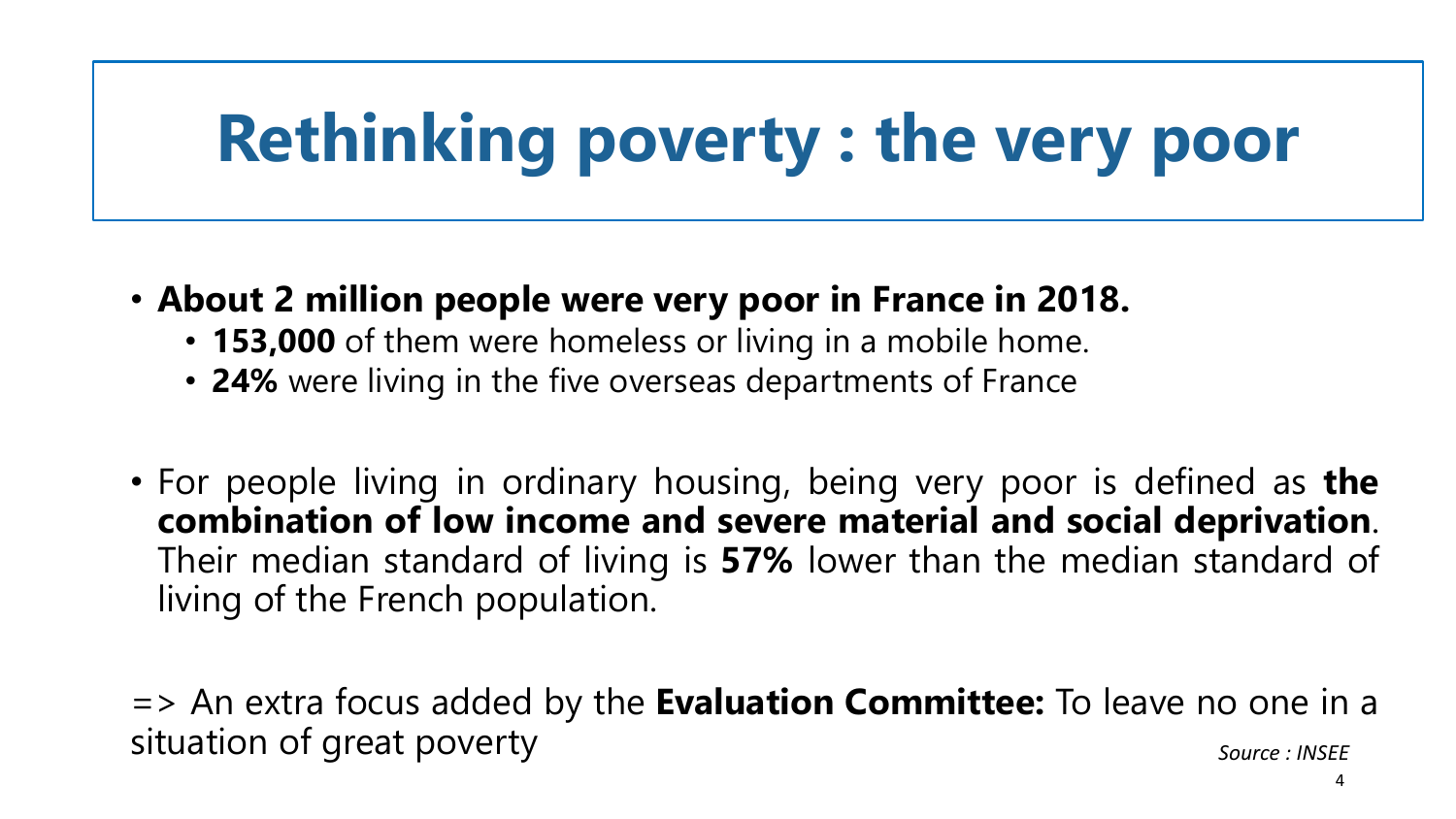## **Evaluation tools**

- The Evaluation Committee was created **one year after** the implementation of the strategy. Steered by **France Stratégie** (an independent institution reporting to the Prime Minister), it is made up of associations, qualified experts and researchers.
- **Participatory procedure** : 32 citizens living in poverty and 30 citizens from a representative sample of the French population are consulted.
- **Tools**: Hearings, calls for research studies, scientific literature, tracking of monitoring and evaluation indicators, for example:
	- Percentage of poor children in nurseries
	- Employment rate of NEETs